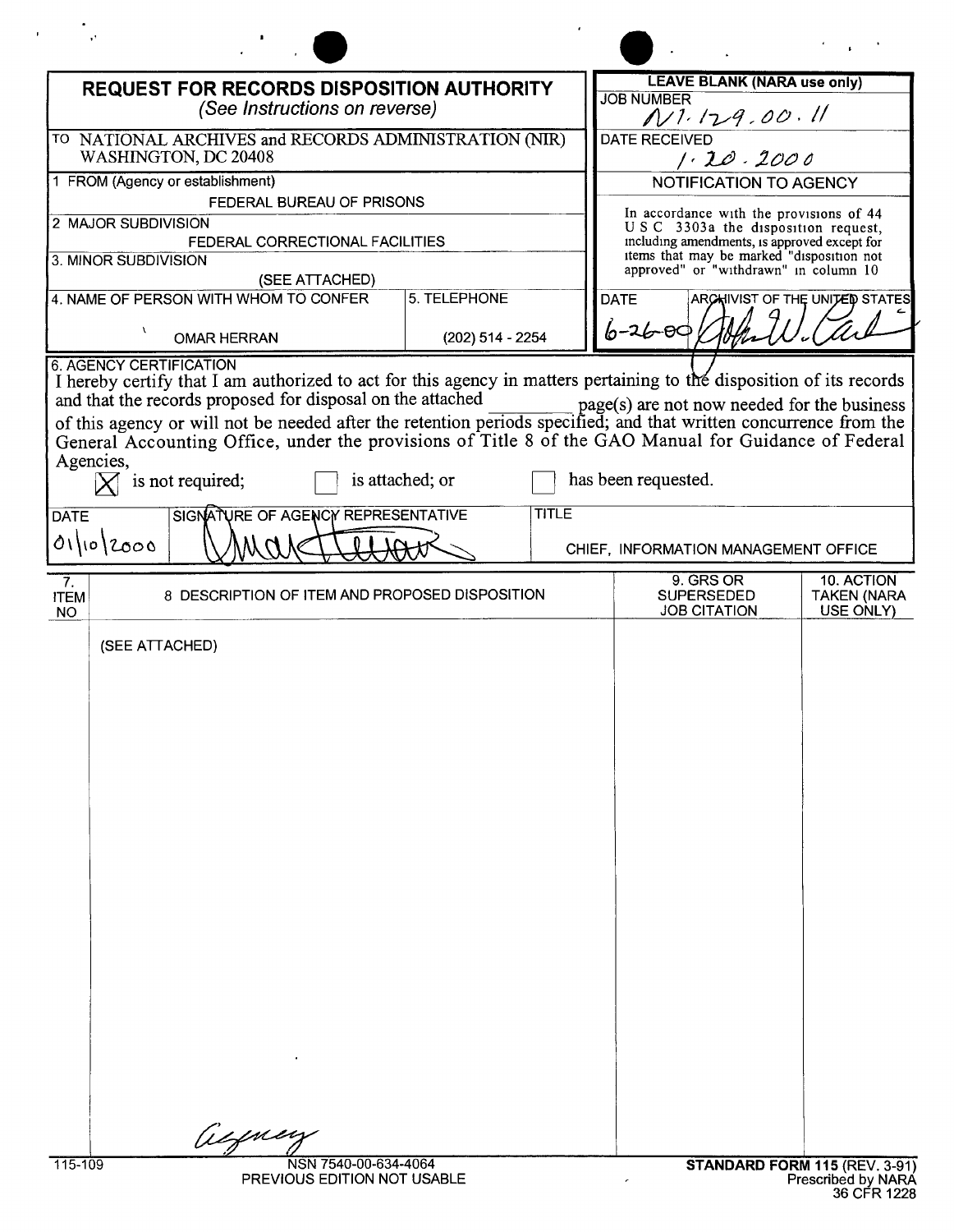



Inst FOOD SERVICE PROGRAM

## **Federal Bureau of Prisons: Record Group 129**

# **Federal Correctional Facilities: (Federal Prison Camps, Correctional Institutions, Detention Centers & Penitentiaries)**

## FOOD SERVICE PROGRAM

Program Statement 4700.04 delineates the record series created and specifies their retention, at federal correctional facilities, regional offices and central office level.

### **1. FOOD SERVICES MENUS AND PLANS**

Food menu plans for daily, weekly as-served, and 35-day planning cycle. These menus and plans are based on Dietary Guidelines such as the Food Guide Pyramid and also include specific requirement for holiday schedule and medical diet menus. Files are separated by time intervals (daily, weekly, and 35-day cycles), and by medical diet requirements.

**Disposition:** *Temporary. Destroy when* 2 *years old*

## **2. MONTHLY NUTRITION REPORTS**

Detailed monthly reports which shows the average pounds of food consumed per person on a daily, monthly and yearly basis.

**Disposition:** *Temporary. Destroy when* 1*year old*

### **3. FOOD SERVICE MONTHLY STAFF MEETING MINUTES**

Listing of issues discussed during monthly meetings of the food service staff.

**Disposition:** *Temporary. Destroy when* 1*year old*

### **4. SURVEY REPORTS**

Food Service Dept. reports of broken or worn out tools/utensils and knives, which may have a custodial hazard potential, and will be scheduled for disposal and replacement.

**Disposition:** *Temporary. Destroy when* 2 *years old*

### **5. JOB EFFICIENCY TRAINING REPORTS**

Monthly reports on the content and issues discussed during safety lectures.

**Disposition:** *Temporary. Destroy when* 1*year old*